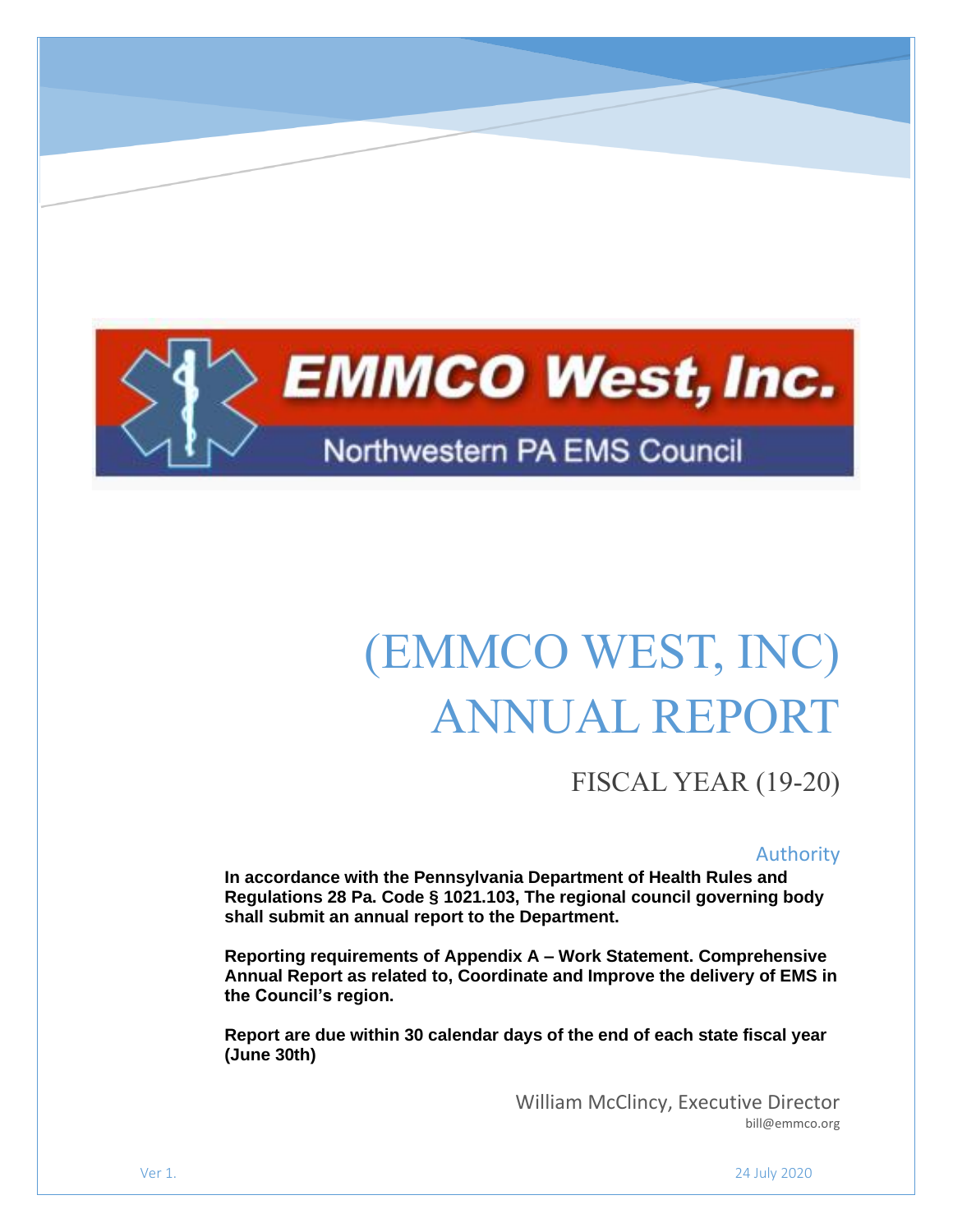# **TABLE OF CONTENTS**

<span id="page-1-0"></span>

| 1.  |  |
|-----|--|
| 2.  |  |
| 3.  |  |
| 4.  |  |
| 5.  |  |
| 6.  |  |
| 7.  |  |
| 8.  |  |
| 9.  |  |
| 10. |  |
| 11. |  |
| 12. |  |
| 13. |  |
| 14. |  |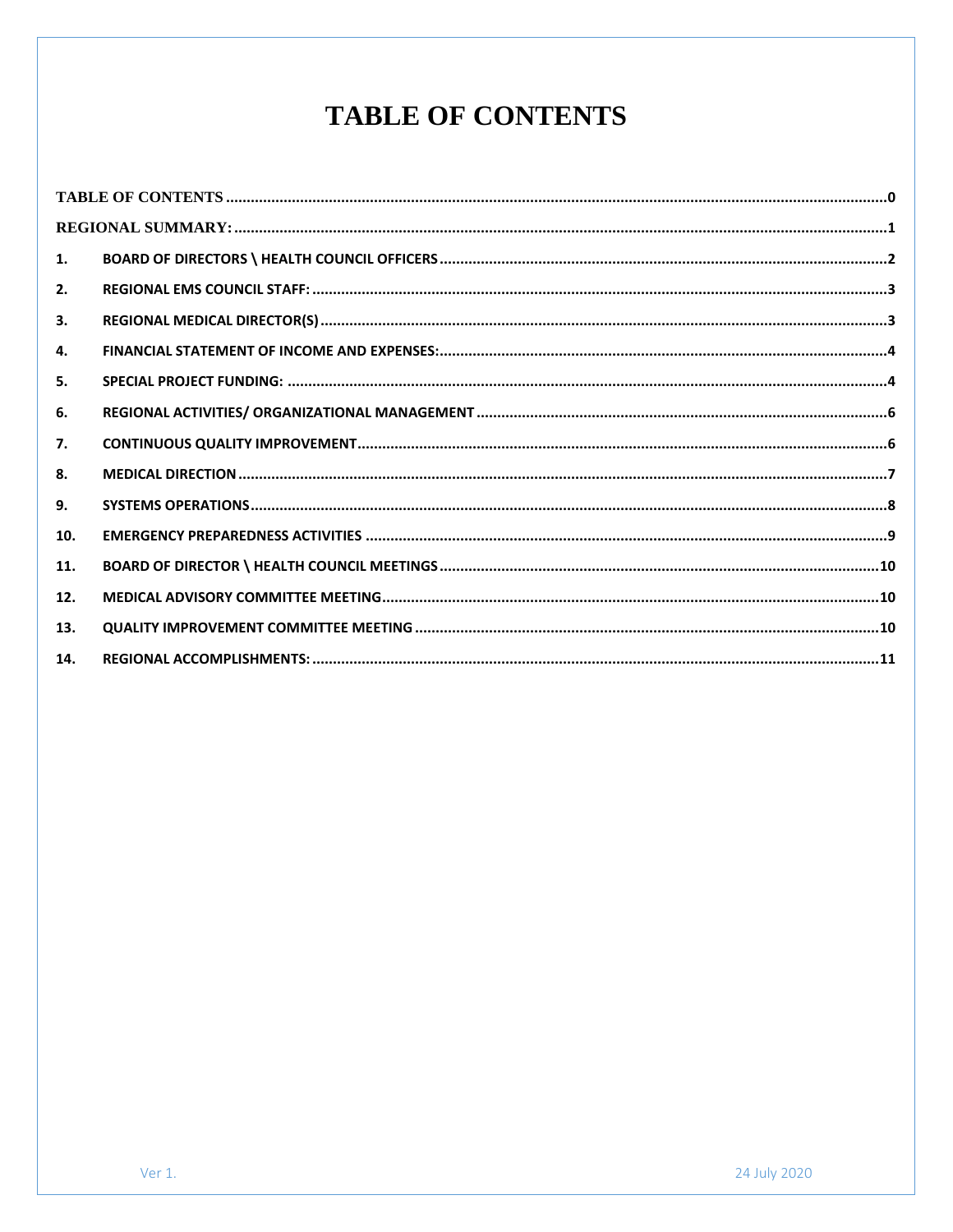## **REGIONAL SUMMARY:**

*(Provide a summary of the council including regional background / demographic and other information unique to individual region / county)*

<span id="page-2-0"></span>NOTE- Due to the COVID-19 pandemic, EMMCO West's scheduled programming, office operations, and regional activities have been affected. Many events were cancelled, including Symposium 2020 and EMS Appreciation Dinner. Other programming has been modified to exist in a digital virtual format. EMMCO West is committed to continue assisting our regional EMS stakeholders through these challenging times.

EMMCO West (Emergency Medical Management Cooperative) was incorporated in 1983 as a non-profit regional EMS council and began its operations in 1984. Regional acute care hospitals were the corporate shareholders for EMMCO West. Prior to EMMCO West, the former region EMS council consisted of 14 Northwestern PA counties. The region area was divided into two separate regions, EMMCO East and EMMCO West. Through a contractual agreement with the PA Department of Health, EMMCO West is charged with the oversight of emergency medical service activities for seven Northwestern PA counties; those counties being Clarion, Crawford, Erie, Forest, Mercer, Venango, and Warren.

As of July 1, 2004, EMMCO West, Inc. reorganized its corporate structure. A new non-profit board appointee format was established and diversified the membership of the Board of Directors. The Board consists of 12 Northwestern PA hospitals representatives (Ed Directors, Physicians, RNs, Administration), EMS representation from each county, EMA directors, instructors, EMTs, Paramedics, ambulance administrators, American Red Cross, Agricultural Extension Office, Active Aging, volunteer and paid EMS services.

EMMCO West has four standing board committees –

- Quality Improvement
- Regional Medical Advisory
- Communication
- Executive

Since 1988, EMMCO West, Inc. has been recognized as an International Critical Incident Management Stress Team. Peer support and mental health personnel comprise the team. Team members respond to incidents, as requested by EMS and public safety agencies. One-to-one, defusing, and debriefings can be requested. Team members meet on a regular basis and complete on-going education programming.

Annually, since 1985, has conducted a regional educational symposium. Over the years the symposium has grown in attendance and course offerings. The symposium is a three-day event and has an overall attendance of between 400 - 425 EMS providers. As a part of the symposium is Northwest PA's largest public safety trade show with 35-40 vendors attending*. It was with regret that the 2020 Symposium and Appreciation Awards Dinner were cancelled due to the COVID-19 pandemic.*

EMMCO West maintains a diverse online presence. EMMCO West's website, [www.emmco.org,](https://wremspa.sharepoint.com/sites/emmcowest/Shared%20Documents/projects/2019%20Annual%20Report/www.emmco.org) is a one stop site for regional EMS agencies and providers. Links to the Department of Health websites (EMS Registry & TRAIN PA), Northwest PA Disaster Response Site, EMMCO West's Event & Answering the Call sites, and the Hands Only CPR site are all located on the EMMCO West homepage. The latest breaking news, downloads of protocols, licensure, educational programs, etc… are at the click or swipe of any device. EMMCO West's Facebook and CISM pages provide instant access to information/resources.

EMMCO West helps to support regional EMS agencies to provide excellence in prehospital patient care. "…the bottom line is patient care…" has been EMMCO West's mantra since it was incorporated in 1983 and remains its premise today!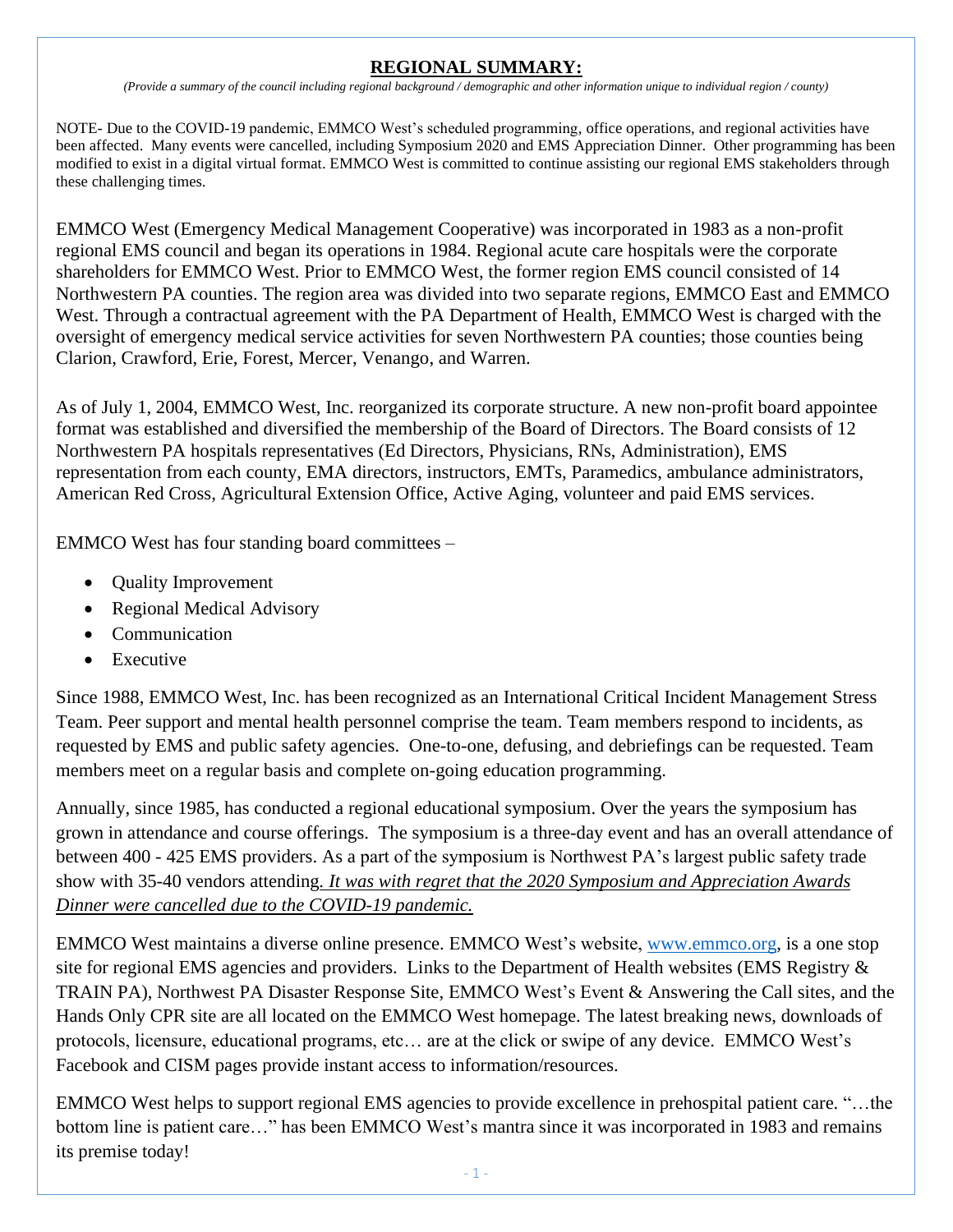# <span id="page-3-0"></span>**1. Board of Directors \ Health Council Officers**

| President:                   | Cindy Snyder   |
|------------------------------|----------------|
| Vice President: Donald Hosey |                |
| Treasurer:                   | Philip Rozic   |
| Secretary:                   | Donald Holsten |

(Please list all other members below)

#### **NAME NAME**

| 1  | Dan Lowenheim          | 19 | Dr. Wayne Jones         |
|----|------------------------|----|-------------------------|
| 2  | Kathy Freeman          | 20 | Cory Fenton             |
| 3  | <b>Jeff Smathers</b>   | 21 | <b>Thomas Perry</b>     |
| 4  | Donald Hosey           | 22 | <b>Kim Combs</b>        |
| 5  | <b>Heather Nulph</b>   | 23 | <b>Brenda Burnett</b>   |
| 6  | <b>Barbara Nichols</b> | 24 | Donald Holsten          |
| 7  | Patty White            | 25 | <b>Jason Chenault</b>   |
| 8  | Eric Henry             | 26 | Cindy Snyder            |
| 9  | John Grappy            | 27 | Phil Rozic              |
| 10 | Donald Hall            | 28 | Heidi Boitnott          |
| 11 | <b>Cheryl Pebbles</b>  | 29 | <b>Ben Hart</b>         |
| 12 | Vincent Gerello        | 30 | <b>Katie Sherretts</b>  |
| 13 | Mary Worley            | 31 | Tim Fletcher            |
| 14 | Dr. Brandon Kramer     | 32 | <b>Steve Hoffman</b>    |
| 15 | Douglas Dick           | 33 | Joseph Akif             |
| 16 | David Morgan           | 34 | Michelle Albaugh        |
| 17 | <b>Bill Hagerty</b>    | 35 | <b>Tyler Babcock</b>    |
| 18 | Dr. Carrie Colleran    | 36 | <b>Bethany Anderson</b> |
|    |                        |    |                         |

|                         | <b>NAME</b> |
|-------------------------|-------------|
| Dr. Wayne Jones         |             |
| Cory Fenton             |             |
| <b>Thomas Perry</b>     |             |
| Kim Combs               |             |
| <b>Brenda Burnett</b>   |             |
| Donald Holsten          |             |
| <b>Jason Chenault</b>   |             |
| Cindy Snyder            |             |
| Phil Rozic              |             |
| Heidi Boitnott          |             |
| <b>Ben Hart</b>         |             |
| <b>Katie Sherretts</b>  |             |
| <b>Tim Fletcher</b>     |             |
| <b>Steve Hoffman</b>    |             |
| Joseph Akif             |             |
| Michelle Albaugh        |             |
| <b>Tyler Babcock</b>    |             |
| <b>Bethany Anderson</b> |             |
|                         |             |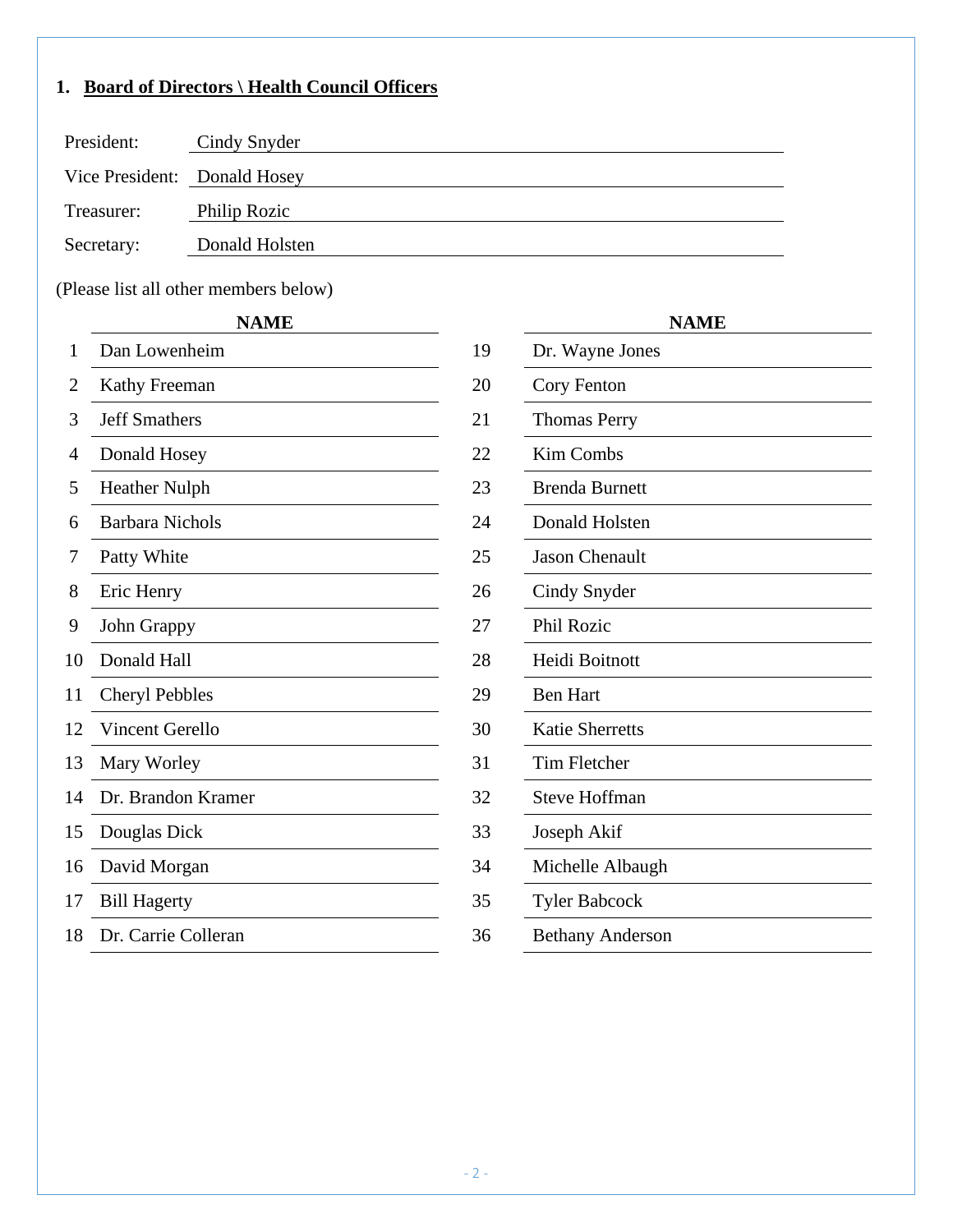## <span id="page-4-0"></span>**2. Regional EMS Council Staff:**

| <b>STAFF POSITION</b>               | <b>NAME</b>                      |
|-------------------------------------|----------------------------------|
| <b>Office Manager-Finance</b>       | Kim Pero                         |
| <b>EMS</b> System Specialist        | <b>Trish Parker</b>              |
| EMS Medical System Spec.            | Matt Scowden                     |
| <b>EMS</b> Education Specialist     | Thomas Buttyan                   |
| <b>EMS</b> Operations Specialist    | Kaylen Irwin                     |
| <b>EMS</b> Con-ed Office Specialist | Stephanie Beier                  |
| Click or tap here to enter text.    | Click or tap here to enter text. |
| Click or tap here to enter text.    | Click or tap here to enter text. |
| Click or tap here to enter text.    | Click or tap here to enter text. |
| Click or tap here to enter text.    | Click or tap here to enter text. |
| Click or tap here to enter text.    | Click or tap here to enter text. |
| Click or tap here to enter text.    | Click or tap here to enter text. |
| Click or tap here to enter text.    | Click or tap here to enter text. |
| Click or tap here to enter text.    | Click or tap here to enter text. |
| Click or tap here to enter text.    | Click or tap here to enter text. |
| Click or tap here to enter text.    | Click or tap here to enter text. |
| Click or tap here to enter text.    | Click or tap here to enter text. |
| Click or tap here to enter text.    | Click or tap here to enter text. |
| Click or tap here to enter text.    | Click or tap here to enter text. |
| Click or tap here to enter text.    | Click or tap here to enter text. |

# <span id="page-4-1"></span>**3. Regional Medical Director(s)**

NAME

- 1 Dr. Brian Risavi
- 2 Dr. Carrie Colleran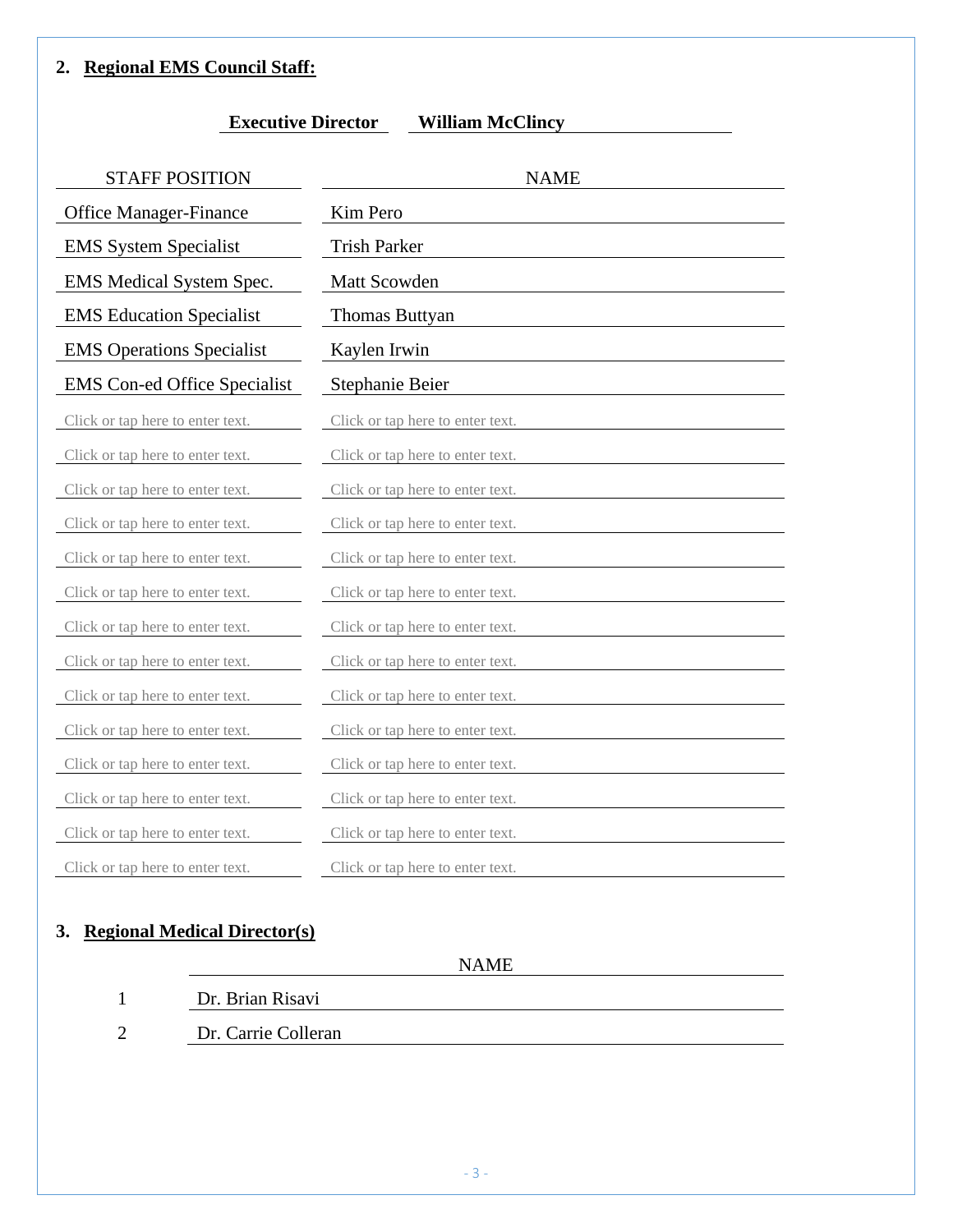## <span id="page-5-0"></span>4. **Financial Statement of income and expenses:**

|                               | <b>Final Budget</b> | <b>Expended</b> |
|-------------------------------|---------------------|-----------------|
| <b>Personnel Services</b>     | 426,520.35          | 422,787.20      |
| <b>Consultant Services</b>    | 1,500.00            | 1,418.05        |
| <b>Subcontracted Services</b> | 101,397.40          | 101,397.40      |
| <b>Patient Services</b>       |                     |                 |
| Equipment                     |                     |                 |
| <b>Supplies</b>               | 3,000.00            | 2,795.60        |
| Travel                        | 3,282.00            | 3,282.65        |
| <b>Other Costs</b>            | 222,937.25          | 212,678.10      |
| <b>TOTALS</b>                 | 758,637.00          | 744,359.00      |

#### **NOTE:** *THE AMOUNTS SHOWN ABOVE ARE PRELIMINARY END OF YEAR TOTALS AND NOT FINAL AUDIT AMOUNT*

#### <span id="page-5-1"></span>**5. Special Project Funding:**

Projects as determined by the Department to be appropriate and necessary for the implementation of a comprehensive statewide EMS system. The amounts listed below are included in the categorical totals shown above.

|                       | Amount:      |
|-----------------------|--------------|
| (Statewide Cloud PCR) | 893<br>.DO4. |

#### *Project Narrative*:

EMMCO West oversight – coordination of the statewide electronic cloud patient care reporting  $(PCR)$  bridge program. The bridge interfaces with the national NEMSIS database. EMS agencies, through approved NEMSIS vendors, automatically upload PCRs to the cloud server. Data queries are coordinated through BEMS. EMMCO West staff oversee customer service inquiries from EMS agencies and vendors. The regional QI committee and EW staff provide technical support to the PCR dashboard quality assurance reports.

| m1                                         |  | Amount:  |
|--------------------------------------------|--|----------|
| $[Oigital -$ <sup>'</sup><br>Thermometers) |  | \$20,910 |

#### *Project Narrative*:

EMMCO West assessed the availability of digital thermometers carried on board EMS agency vehicles. Few EMS agencies carried the digital touchless thermometers. As a regional quality initiative, EMMCO West is providing all licensed EMS agencies with a touchless digital thermometer. These thermometers will assist EMS staff in assessing a patient's temperature and provide baseline assessment of EMS personnel's fitness-readiness.

|                                   | \mount |
|-----------------------------------|--------|
| (Regional Communication Projects) | 500    |
|                                   |        |

#### *Project Narrative*:

Warren County Communication Center (PSAP) was awarded a grant to provide EMS agency access to the PA-STAR Net system. The radio system is the next generation radio system being deployed in the Commonwealth. Warren County is one of the initial PSAP centers to transition its communications to the new system. This is part of a matching grant project partially supported by Warren Co. government.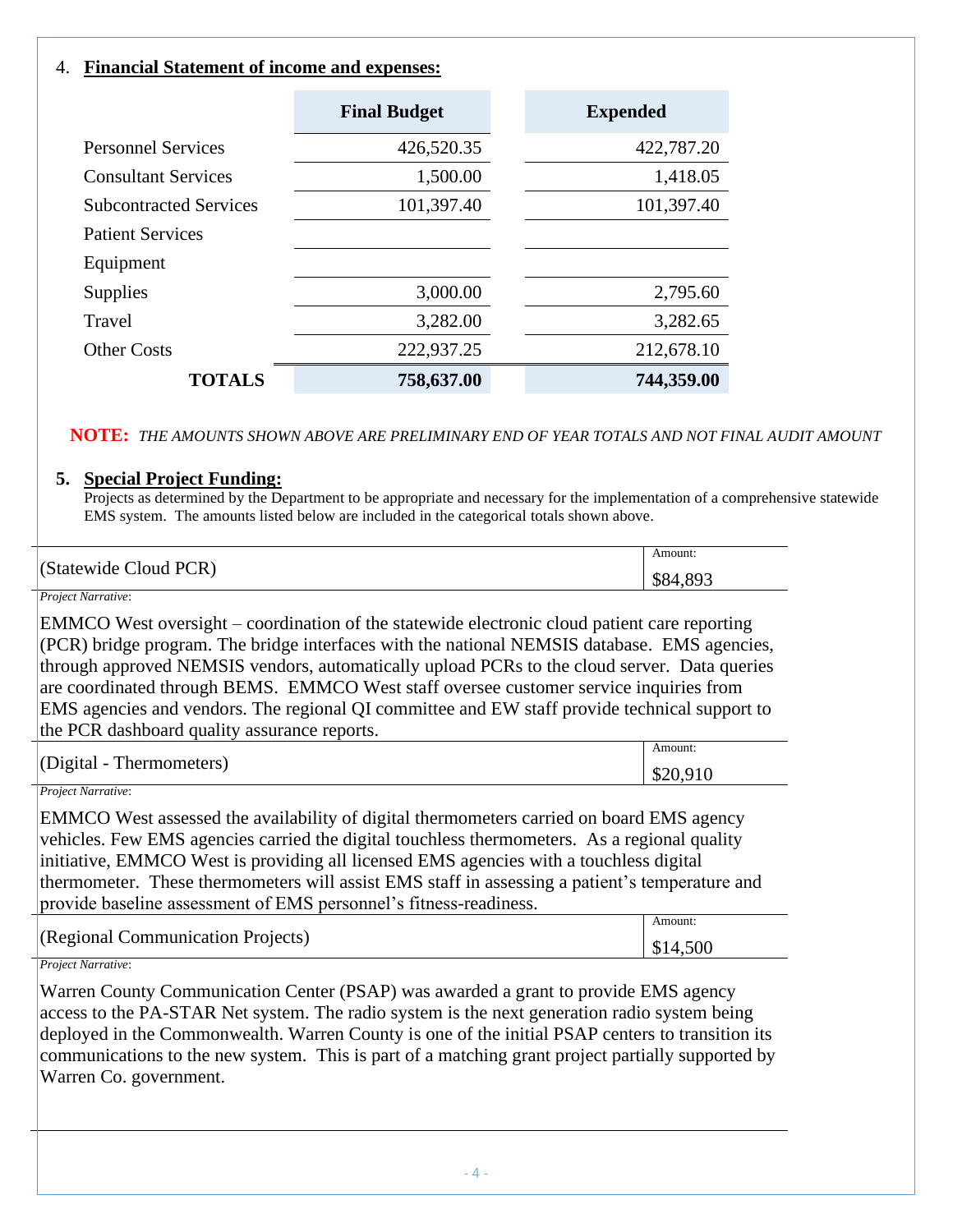|                                                           | \mount |
|-----------------------------------------------------------|--------|
| $(Regional EMS Scholarship & Exam Reimbursement Project)$ |        |
| $\mathbf{r}$ $\mathbf{r}$                                 |        |

*Project Narrative*:

EMMCO West provided regional EMS agencies with up to a \$500 (BLS) \$700 (ALS) reimbursement towards the tuition costs for each student associated with their EMS agency that was enrolled in either an EMR, EMT, AEMT, Paramedic course. The project also reimbursed at 100% the first two initial NREMT written examination attempts for an EMR, EMT, AEMT, Paramedic, or PHRN.

|                                                                                                                                                                                                                                                    | Amount:  |  |
|----------------------------------------------------------------------------------------------------------------------------------------------------------------------------------------------------------------------------------------------------|----------|--|
| (Hemostatic Agent Project)                                                                                                                                                                                                                         | \$21,600 |  |
|                                                                                                                                                                                                                                                    |          |  |
| Project Narrative:                                                                                                                                                                                                                                 |          |  |
| EMMCO West initiated a hemostatic agent project several years ago. This is a continuation of<br>that project and includes additional hemostatic agent dressings for each licensed EMS agency,<br>which were not available for the initial project. |          |  |
|                                                                                                                                                                                                                                                    |          |  |
|                                                                                                                                                                                                                                                    | Amount:  |  |
| (QI Suction Unit Initiative)                                                                                                                                                                                                                       | \$6,400  |  |
|                                                                                                                                                                                                                                                    |          |  |
| Project Narrative:                                                                                                                                                                                                                                 |          |  |
| The regional QI committee identified an EMS systemic issue with portable suction unit failures.                                                                                                                                                    |          |  |
| Suction units failed to meet licensure standards at the time of licensure inspections. Replacement                                                                                                                                                 |          |  |
| suction units and battery systems will be made available to EMS agencies during licensure                                                                                                                                                          |          |  |
| inspections. Licensure inspectors will provide the EMS agency with either a replacement suction                                                                                                                                                    |          |  |
| unit or battery system to assure the EMS agency has a working suction unit.                                                                                                                                                                        |          |  |
|                                                                                                                                                                                                                                                    | Amount:  |  |
|                                                                                                                                                                                                                                                    | \$14,373 |  |
| (Virtual EMS Classroom)                                                                                                                                                                                                                            |          |  |
|                                                                                                                                                                                                                                                    |          |  |
| Project Narrative:                                                                                                                                                                                                                                 |          |  |
| More and more educational programming are being streamed in a digital format. Given the rural                                                                                                                                                      |          |  |
| nature of our region, many EMS agencies and educational centers do not have access to virtual                                                                                                                                                      |          |  |
| classrooms/technologies. EMMCO West will provide computers and digital video/audio systems                                                                                                                                                         |          |  |
| so initial and continuing education programs can be viewed in remote locations throughout the                                                                                                                                                      |          |  |
| region.                                                                                                                                                                                                                                            |          |  |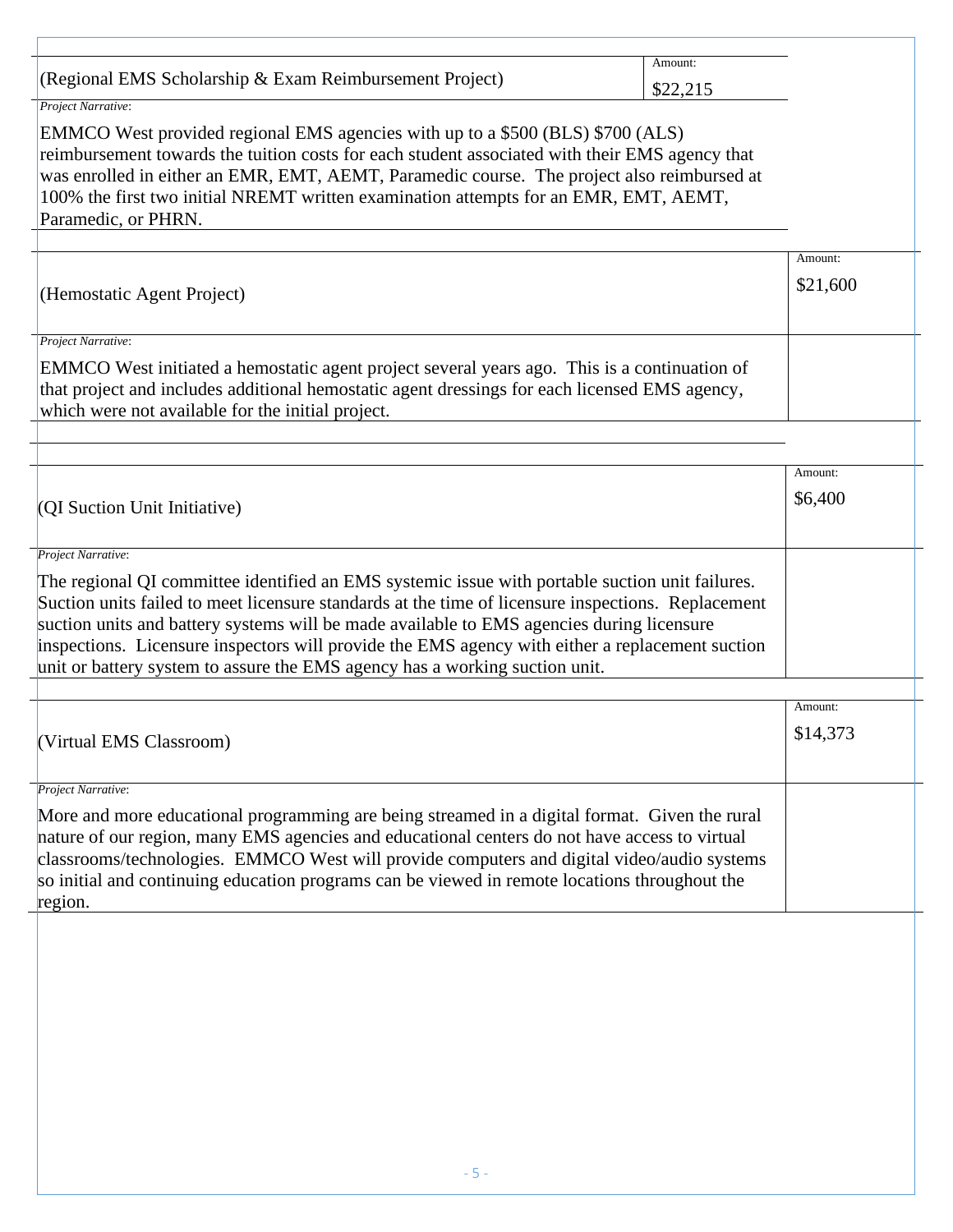## <span id="page-7-0"></span>**6. Regional Activities/ Organizational Management**

| Date of the current Comprehensive Regional EMS System Plan          |   |  |
|---------------------------------------------------------------------|---|--|
| Number of Board of Director Meetings \ Health Council meetings      | 4 |  |
| <b>Public Education Stop-the-Bleed Events</b>                       |   |  |
| <b>Public Education CPR Events</b>                                  |   |  |
| Number of Legislative Inquiries or Contacts                         |   |  |
| Technical Assistance Request (local entities and elected officials) |   |  |

*Regional Activities/ Organizational Management Project Narrative*:

EMMCO West Executive Director participated in public safety meetings to discuss the EMS system-personnel crisis. Legislators from the EW region participated in a meeting held in Union City to discuss the EMS system status. Special dinner meeting with BEMS Director and Fire Institute Director held in Erie to discuss SR-6 and the EMS system issues facing the EMS system.

## <span id="page-7-1"></span>**7. Continuous Quality Improvement**

|                                                                       | Ouantity |
|-----------------------------------------------------------------------|----------|
| Number of Clinical Cases Reviewed by Regional QI Committee            |          |
| Accidents Involving Ambulances / EMS Personnel Reported in the Region |          |
| Number of Times the Regional QI Committee Met                         |          |

The QI committee continues to review the statewide cloud bridge QI dashboard metrics. From the results of this review, the following sections are now accurate: Time to 12-Lead, Mobilization Times, Arrival Times, Provider Impression, and Pain Medications. Additional testing of updated bridge dashboard QI metrics is occurring.

It was discovered that duplicate charts were being used. Times were being affected by calculation issues of charts containing "Not Recorded", "Not Applicable", those left blank. The QI committee is reviewing additional metrics to improve their recognition of outstanding EMS agency performance for the annual QI awards. The EMS Dinner was cancelled this year due to COVID-19, however we have added agencies to our Gold Level.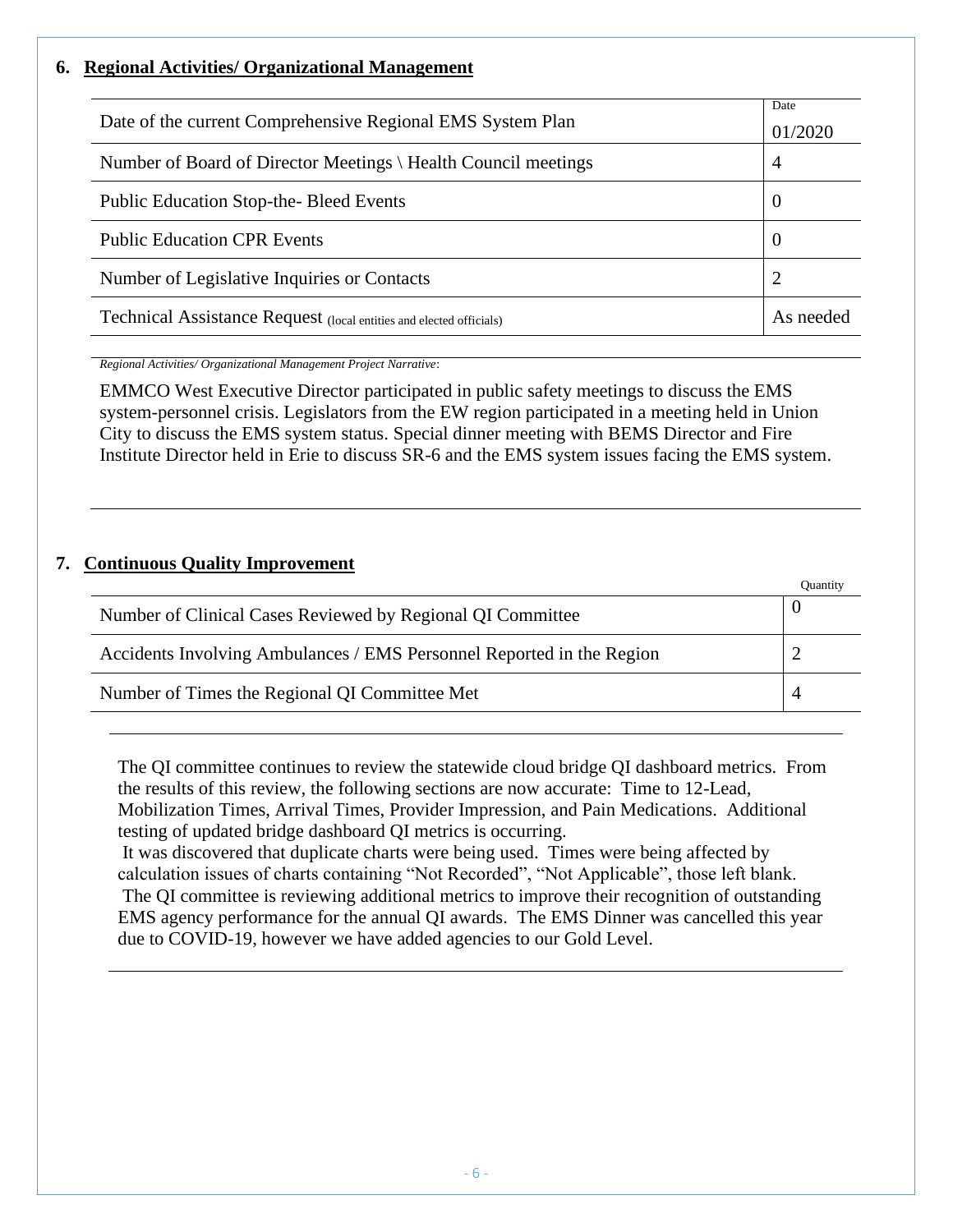#### <span id="page-8-0"></span>**8. Medical Direction**

|                                              | Quantity       |
|----------------------------------------------|----------------|
| Regional Medical Advisory Committee meetings | $\overline{4}$ |
| <b>Accredited Level I Trauma Centers</b>     | $\theta$       |
| <b>Accredited Level II Trauma Centers</b>    | 1              |
| <b>Accredited Level III Trauma Centers</b>   | $\theta$       |
| <b>Accredited Level IV Trauma Centers</b>    |                |
| <b>Accredited primary Stroke Centers</b>     | 5              |
| <b>Comprehensive Stroke Centers</b>          |                |
| <b>Thrombectomy Capable Stroke Centers</b>   | $\theta$       |
| <b>Acute Stroke-Ready Hospitals</b>          | $\Omega$       |
|                                              |                |
|                                              |                |

*Medical Direction Narrative*:

.

The regional RMAC meets on a quarterly basis. To improve participation, the use of audio and TEAMS conference calling features have been added to the meeting structure. This has allowed additional physicians to participate in the meetings.

RMAC assisted staff with identifying suggested topics for the annual educational symposium.

RMAC and ALS EMS agencies are conducting regional education sessions to update AEMT candidates in the recently released AEMT protocols and scope of practice.

EMMCO West staff and both regional medical directors assisted BEMS with the development of the multimedia TRAIN PA statewide protocol updates for EMS providers.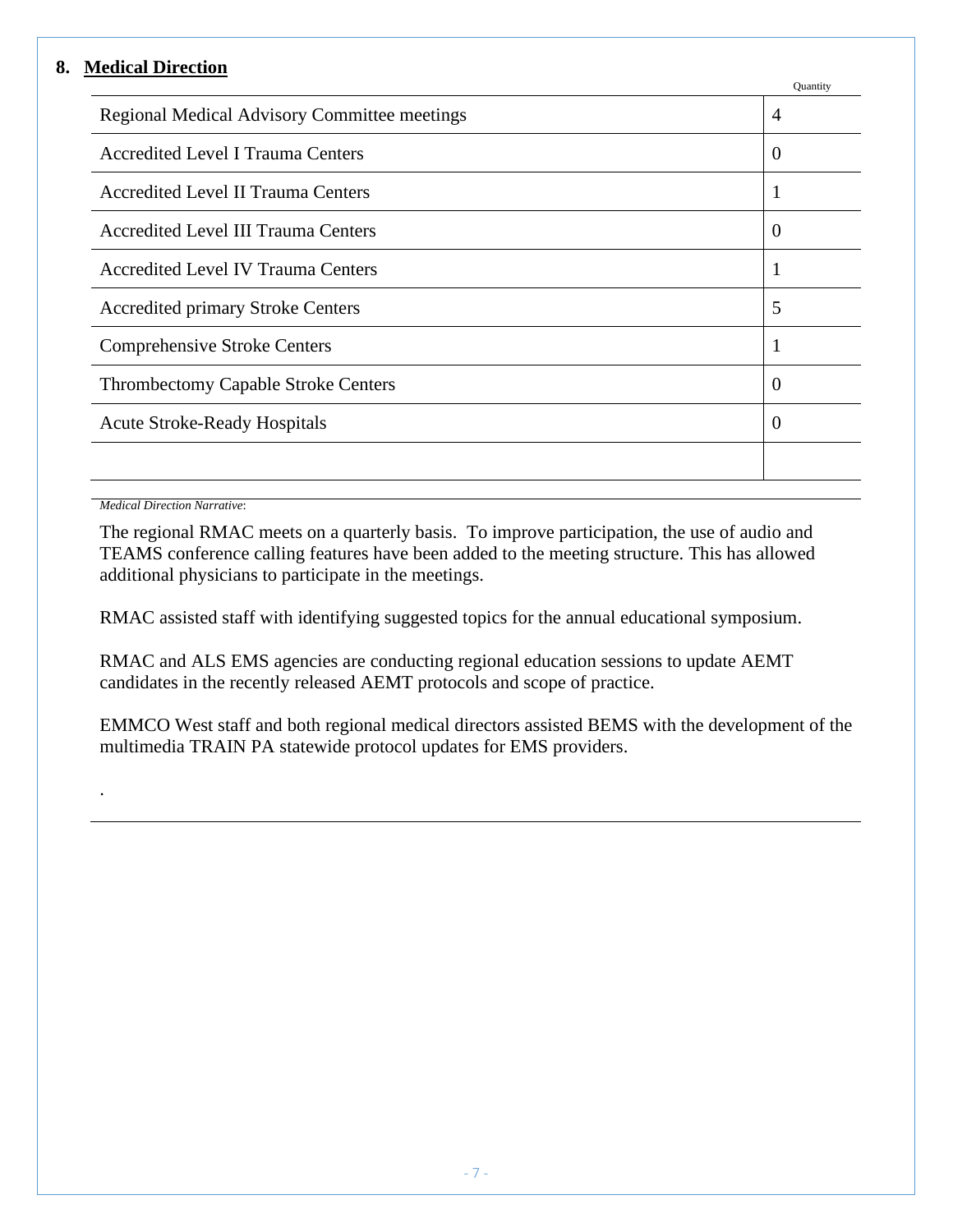#### <span id="page-9-0"></span>**9. Systems Operations**

|                                                            | Quantity       |  |
|------------------------------------------------------------|----------------|--|
| Spot inspections conducted – EMS Agencies                  | $\overline{2}$ |  |
| Spot inspections conducted – EMS Vehicles                  | $\theta$       |  |
| Spot inspections conducted - Continuing Education Sponsors |                |  |
| Spot inspections conducted – Education Institutes          | $\theta$       |  |
| Spot inspections conducted – Medical Command Facilities    | $\overline{2}$ |  |
| Number of Safety Inspections Conducted                     | 1              |  |
| Number of Vehicles Inspected During Safety Inspection      | 5              |  |
| Photo & Signatures Added to Certification Cards            |                |  |
| <b>BLS Psychomotor Examinations Conducted</b>              |                |  |
| Number of BLS Psychomotor Exam Candidates Tested.          | 220            |  |
| ALS Psychomotor Examinations Conducted                     | 1              |  |
| Number of ALS Psychomotor Exam Candidates Tested           | 6              |  |
| <b>Certification Class Visits Conducted</b>                |                |  |
| Number of EMS Agency Re-Inspections Conducted              |                |  |
| Number of Authorized Inquiry Reports Filed with the Bureau | 3              |  |
|                                                            |                |  |
|                                                            |                |  |

*Systems Operations Narrative*:

Due to the COVID-19 pandemic, the Department of Health issued a series of directives for psychomotor exams, EMS initial and continuing educational programming, EMS agency licensure inspections, and other regulatory tasks, where these tasks were suspended beginning in mid-March 2020. By Mid-May 2020, on-site EMS agency licensure inspections resumed, while other regulatory tasks remained suspended until further notice.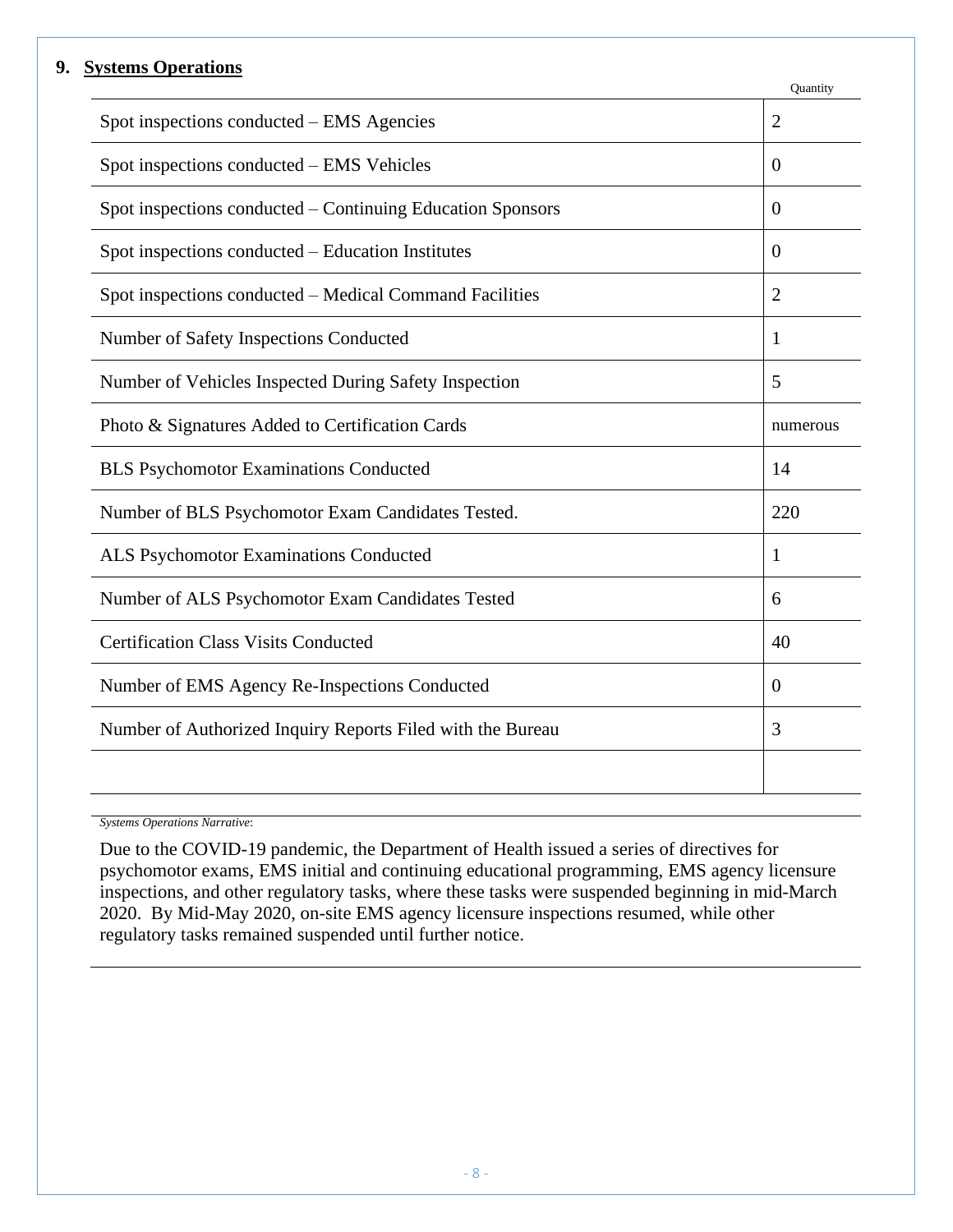## <span id="page-10-0"></span>**10. Emergency Preparedness Activities**

|                                                                               | Quantity       |
|-------------------------------------------------------------------------------|----------------|
| Coalition / Task Force Meetings Attended (only EMSOF funded staff attendance) | 3              |
| Table Top Exercises Attended / Conducted                                      | $\theta$       |
| Full Scale / Functional Exercises Attended / Conducted                        | $\theta$       |
| <b>Special Event Plans Submitted</b>                                          | 4              |
| Responses / Deployments                                                       | $\overline{2}$ |
| <b>Strike Team Agencies</b>                                                   | 3              |
|                                                                               |                |

*Emergency Preparedness Narrative*:

EMMCO West, as directed by BEMS, distributed 36,000+ N-95 masks to county EMA offices for distribution to regional licensed EMS agencies. EMMCO West staff contacted EMS agencies to assess their availability to provide personnel to assist with a potential COVID-19 deployment of assets.

EMMCO West staff and EMSWest modified the preparedness assets and upgraded the tent system to the Western Shelter system. Trailers were modified to a revised floor plan. All DOH trailer assets had replacement tires installed and assets were inventoried.

There are currently 3 EMS strike teams from the EMMCO West region. Included are Clarion Hospital EMS, Community Ambulance Service, and EmergyCare. These agencies have additional equipment and personnel credentialed to respond to in-out of state EMS system emergency responses.

EMMCO West, Inc., in partnership with the NWPA Healthcare Coalition, pursued updating county MCI plans. So far, Crawford and Erie counties have updated their MCI plans and training of EMS personnel in START Triage and MCI planning logistics.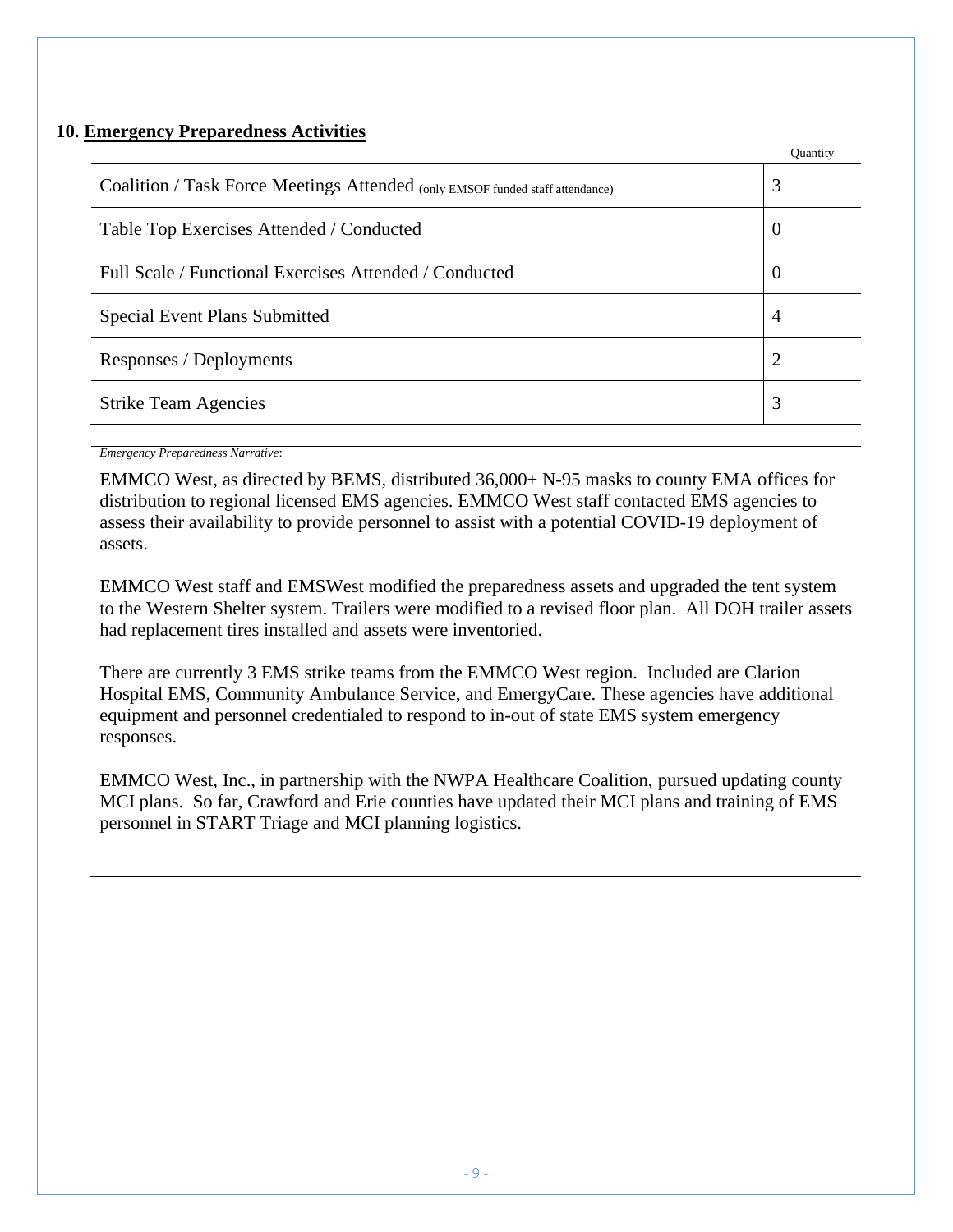# <span id="page-11-0"></span>**11. Board of Director \ Health Council Meetings**

| DATE:      | <b>TIME</b> | <b>LOCATION</b>                  |
|------------|-------------|----------------------------------|
| 9/17/2019  | 12:00       | <b>EMMCO West, Meadville, PA</b> |
| 12/18/2019 | 12:00       | <b>EMMCO West, Meadville, PA</b> |
| 3/19/2020  | 12:00       | <b>EMMCO West, Meadville, PA</b> |
| 6/17/2020  | 12:00       | <b>EMMCO West, Meadville, PA</b> |

# <span id="page-11-1"></span>**12. Medical Advisory Committee Meeting**

| DATE:      | <b>TIME</b> | <b>LOCATION</b>                  |
|------------|-------------|----------------------------------|
| 9/17/2019  | 10:00 AM    | <b>EMMCO West, Meadville, PA</b> |
| 12/18/2019 | 10:00 AM    | <b>EMMCO West, Meadville, PA</b> |
| 3/19/2020  | 10:00 AM    | <b>EMMCO West, Meadville, PA</b> |
| 6/17/2020  | 11:00 AM    | <b>EMMCO West, Meadville, PA</b> |

# <span id="page-11-2"></span>**13. Quality Improvement Committee Meeting**

| DATE:     | TIME       | <b>LOCATION</b>                  |
|-----------|------------|----------------------------------|
| 9/6/2019  | $10:00$ AM | <b>EMMCO West, Meadville, PA</b> |
| 9/13/2019 | 10:00 AM   | <b>EMMCO West, Meadville, PA</b> |
| 3/13/2020 | 10:00 AM   | <b>EMMCO West, Meadville, PA</b> |
| 6/12/2020 | $10:00$ AM | <b>EMMCO West, Meadville, PA</b> |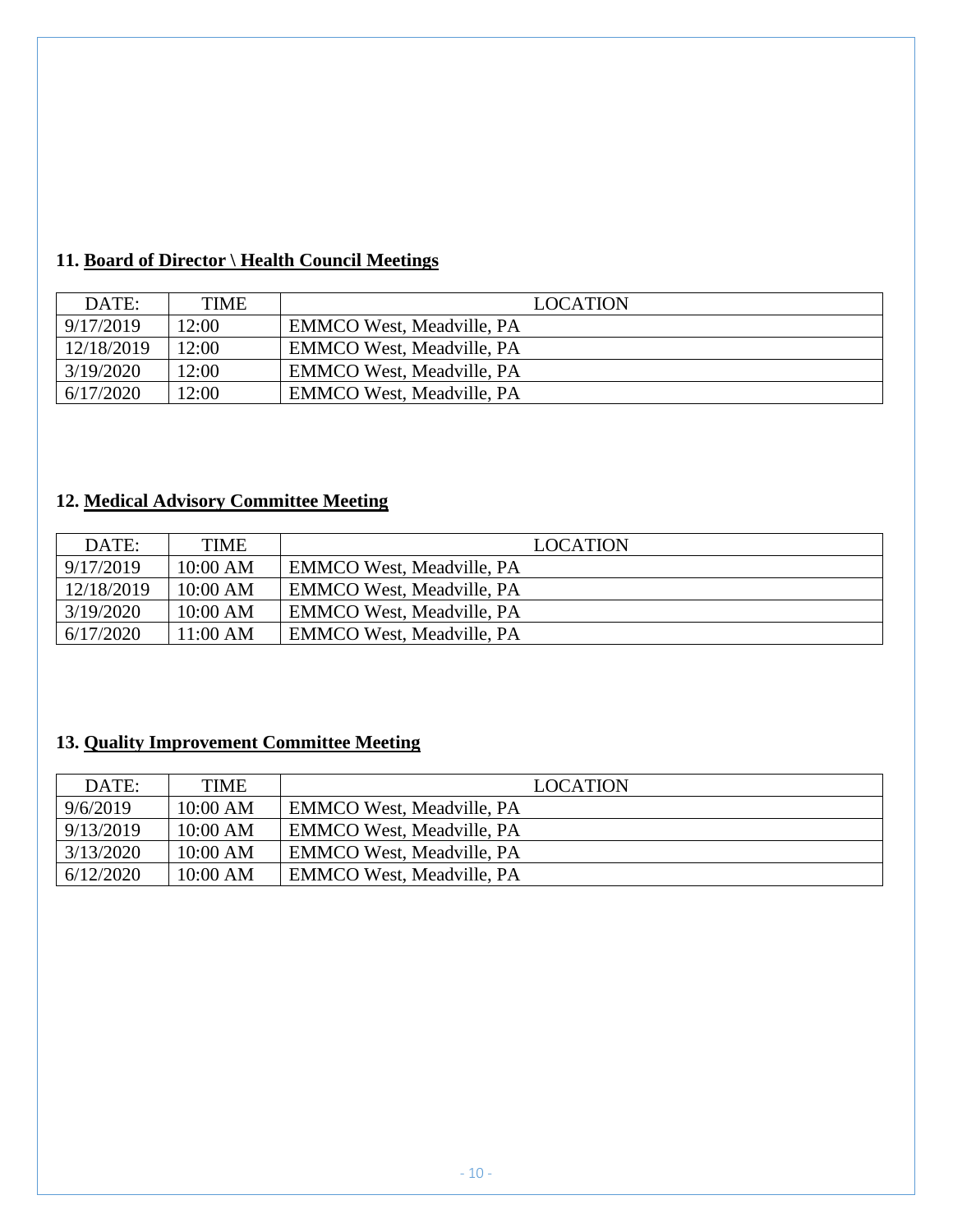## <span id="page-12-0"></span>**14. Regional Accomplishments:**

Narrative:



# **Warren County Communication Project FY 19-20**

EMMCO West, Inc. regional communication plan outlines projects and initiatives that regional PSAP centers can receive funding to support and

improve regional EMS communication systems. Warren County is working with the PA-STAR Net system to integrate EMS agencies onto the new statewide communication system.



# **EMMCO West Company Vehicle Use**

EMMCO West staff company vehicles use to support program areas between July 1, 2019 – June 30, 2020

| <b>Total Miles</b> | 20,432 |
|--------------------|--------|
| 2008 Chevy 3500    | 3,073  |
| 2014 Ford F350     | 4,952  |
| 2019 Kia Sorento   | 12,407 |



# **Digital Thermometer Project**

EMMCO West is providing each licensed EMS agency in the region with a digital thermometer. With the COVID-19 pandemic, EMS agencies are routinely assessing patients and EMS staff members for assessing their temperatures.



# **Regional Hemostatic Agent Project**

Several years ago, EMMCO West provided EMS agencies with hemostatic agent dressings. Statewide BLS treatment protocols permitted the use of these dressings to control severe hemorrhaging. The current statewide

protocols reinforce the use of hemostatic dressings to control severe bleeding. Additional dressings are being provided to EMS agencies to further improve their bleeding control management practices